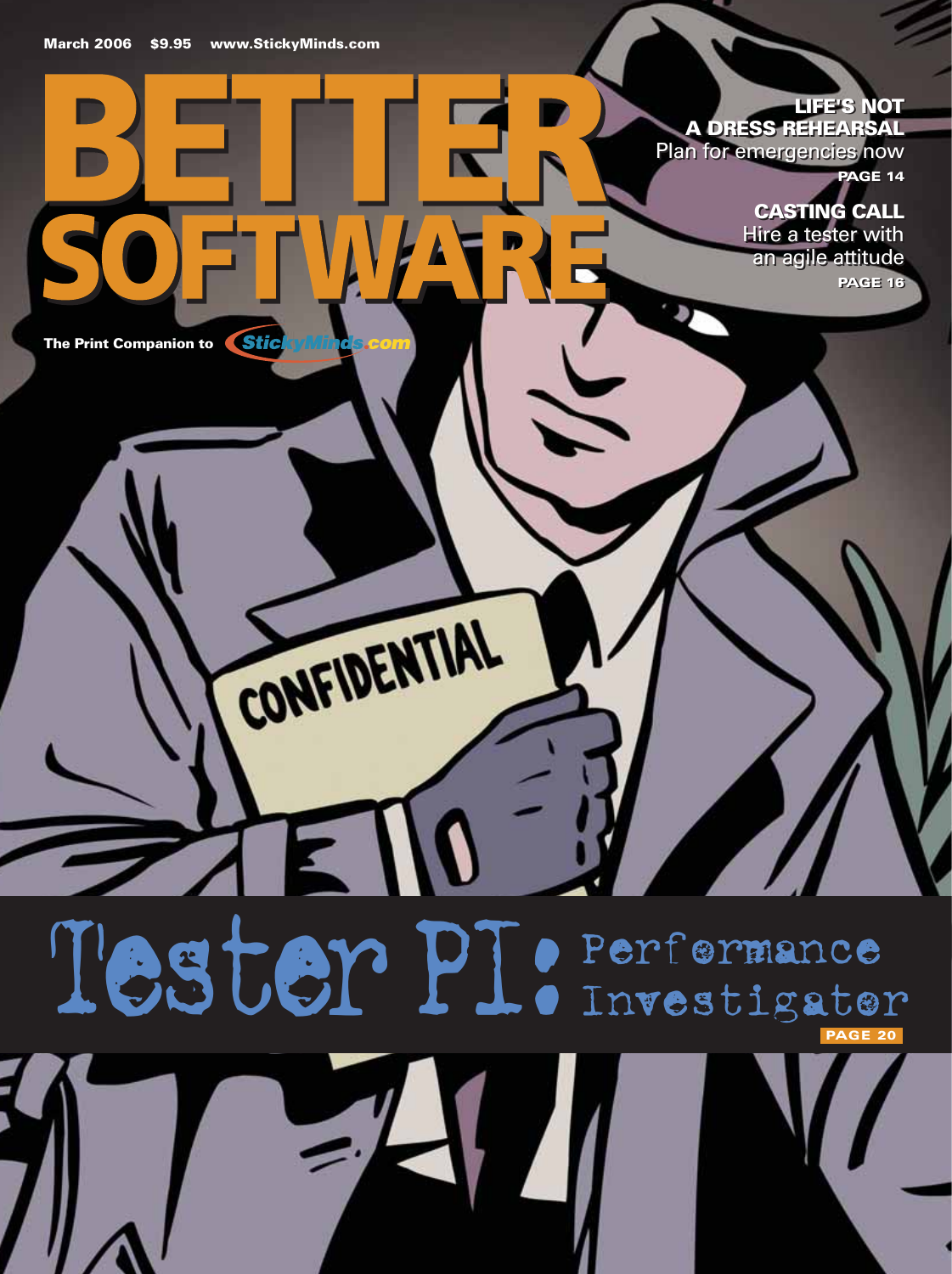### **The Last Word**

# **A New Strategy**

by Matthew Heusser

On the airport shuttle ride home from a conference this year, I enjoyed a wonderful conversation about spaceships, technology, an overly controlling empire, and a loosely collected mix of oddballs who were crusading against that empire. Amazingly enough, we were not talking about *Star Wars*.

I found myself sitting next to an executive from a government agency, talking about the X-Prize—a \$10 million prize for the first private company to fly to an altitude of one hundred kilometers. It is essentially a bonus check for the first commercial flight into outer space.

In 2004, Scaled Composites, a tiny company based in the Mojave Desert, won the X-Prize (see the StickyNotes for more information). "The government is poison for the process," the January issue of *INC Magazine* quoted Scaled Composites CEO Burt Rutan as saying. "The flying that America has done in the last twenty years is by far the most expensive way to get to space and the most dangerous."

For years, we'd been hearing that government-funded space flight was expensive but super-safe. Rutan comes along and claims that not even that is true. What is going on?

So I asked my friend, the anonymous civil servant, and she did a very odd thing: She agreed with Rutan. She said that Scaled Composites is a very small shop that succeeds on the excellence of its employees. Rutan handpicks a very small group of world-class people.

At the federal level, they just can't do that. Due to conflict-of-interest concerns, managers are not allowed to hire people they know personally. Even if a hiring manager knows for a fact that someone is excellent, *he cannot hire that person*. As a result, the government has to exclusively use résumés and interviews for hiring. To borrow a phrase, staffing a project is "like a box of chocolates," with mixed results and a few surprises. Most federal, space-gazing employees are



**Matthew Heusser says simplify, simplify, simplify.**

hard-working people, who could make much more money in the private sector. The few bad apples introduce all the risk.

My friend explained that the heavyweight process exists not because it is a great thing but because it is a mechanism for dealing with that box-ofchocolates problem. The methodology attempts to reduce variability by acting as a safety net for human error. Like the IBM methods of the 1970s, these methodologies make it very hard to make a bad decision. Then again, they make it hard to make *any* decision.

All that talk of processes got me thinking about our peers in the software process improvement movement and their desire for a "stable, repeatable, predictable" manner of software development. Something in those terms always struck me as dehumanizing, and suddenly I realized that *that* was the entire point: to do all development one specific way, turning software developers into an army of clones who behave in a predictable way. This enables management to know what will be done, when it will be done, and to what level of quality. In my experience, heavyweight process does tend to decrease the variability of

humans in software development—by bringing the bottom-level staffers up a bit and bringing the top-tier staffers down. This is quick and easy for management, but it does not necessarily mean that the software will be good or done quickly—just predictably. This approach attemps to treat people as widgets, and it tends to dehumanize them. This keeps staffers operating below their potential and hurts morale, further driving down productivity.

The alternative to methodology mania is to think for oneself, and there are several loosely collected groups that further this cause. The context-driven school of software testing (see the Sticky-Notes for more information) says that heavyweight methods *might* be right for you but must first be put through the filter of your context: your environment, your staff, and the problems you are trying to solve. The agile folks try to focus on individuals and interactions over processes and tools and value working software more than comprehensive documentation.

Most people would agree that process is good as a conceptual model—something to help explain to new employees "this is how we generally attack the problems of *(Continued on page 38)*